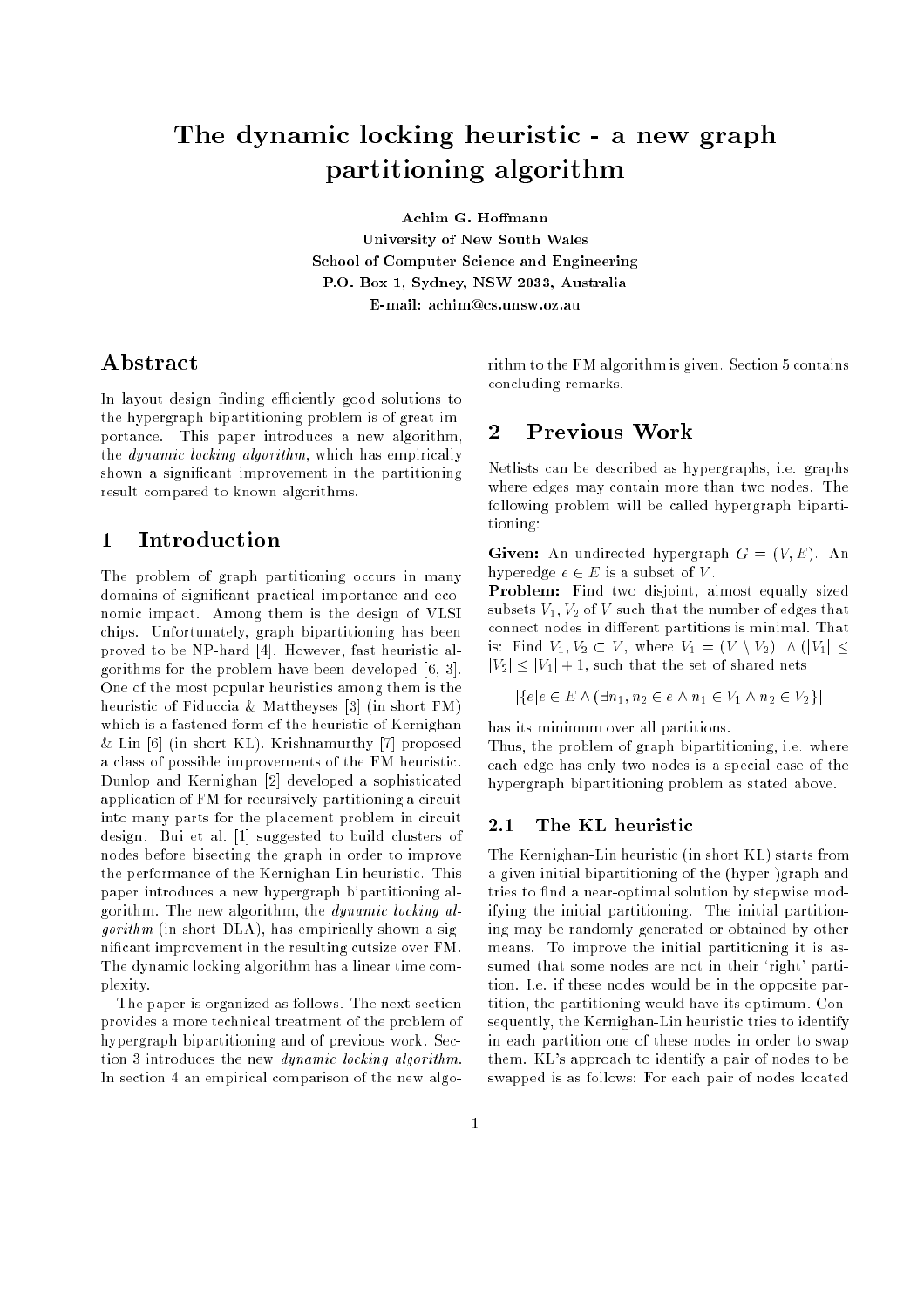in different partitions KL determines by how many nets the partitioning would improve after swapping. The heuristic chooses that pair of nodes for swapping that has the highest gain. For  $n$  nodes this results in  $\left(\left(\frac{n}{2}\right)^2/2\right) = \frac{n^2}{8}$  gain computations for determining the  $\overline{\phantom{a}}$ best pair to be swapped. Therefore, the Kernighan-Lin heuristic has a quadratic time complexity  $O(n^2)$ .

After a node has been moved it is not considered for another swap. This suits the idea of having initially some nodes in the 'wrong' partition. Once nodes are swapped it is assumed that they moved to their 'right' partitions.

#### 2.2 The FM heuristic

The Fiduccia-Mattheyses heuristic is in its basic idea very similar to Kernighan-Lin. The FM heuristic has fastened KL by abandoning the idea of interchanging two nodes in a single step. Instead, Fiduccia and Mattheyses proposed to move a single node at a time [3]. Consequently, only for each single node its gain for moving to the opposite partition has to be computed. The node with the highest gain is selected and moved to the opposite partition. Of course, it has to be avoided that all nodes are moved to one partition - although the cutsize would have its minimum of 0 ! For that purpose FM uses a balancing criterion, which requires both partitions to contain a prespeci fied minimal number of nodes. Like KL, FM allows each node to move only once.

Note that nodes with a negative gain for moving may still be moved to overcome some local optima. After each node has been moved once, the best partitioning which emerged through the entire moving process is determined as the result.

Let us call the process the *improvement process*. The result of the improvement process is then used as the initial partitioning for further improvement processes. The entire process terminates, when the  $im$ provement process yields no further improvement any more.

Both algorithms - KL as well as FM - consist of two cascaded loops. The inner loop covers the improvement process. The outer loop is called the iterative improvement loop and contains the inner loop. I.e. the iterative improvement loop starts with some initial partitioning and feeds the partitioning to the inner loop. The best found partitioning returned from the inner loop is fed back to another run through the inner loop until no further improvement is achieved.

## 3 The new approach

To motivate the new algorithm problems with the known algorithms are discussed first.

#### 3.1Weaknesses of the KL and FM

Both KL and FM move each node only once through its inner loop to avoid cycles in moving the nodes. Unfortunately, this strategy may cause the algorithm to stay in some local optimum. Since, instead of moving a node N back to its original partition if the respective gain indicates that move, KL and FM move other nodes to their opposite partition. See figure 1. This may result in an even worse situation: The gain of moving N back to its original partition which may actually be its 'right' partition, may even decrease for the following run through the inner loop. Thus, the fact that N has been locked during the last run through the inner loop, cannot always be compensated by the following run through the inner loop. Experiments have shown that in practice this is unfortunately very often a problem.



Figure 1: An example where the idea of moving each node only once results in a poor partioning result. The shown sequence of improvement attempts of the initial partitioning would be produced by the FM algorithm with a maximum of 4 nodes allowed in each partition. The filled nodes are not allowed to be moved again.

#### 3.2The dynamic locking algorithm

The dynamic locking algorithm (in short DLA) attacks the problem discussed above. Basically, DLA allows to move nodes between partitions back and forth.

In order to avoid cycles in moving nodes, DLA locks nodes immediately after they have been moved. The nodes stay locked as long as there is no promising reason that they should be moved again. When a promising reason emerges, then a node will be unlocked and becomes eligible for another move to its opposite partition. A locked node should possibly be moved another time if some or even all of its neighbors have been moved to the opposite partition. This may indicate that the current partition of a node is possibly not its `right' partition.

DLA checks after each move of a node N from partition  $A$  to  $B$  the topological neighbors of  $N$ . All neighbors of N are unlocked which are located in partition A. Thus, a node may be moved from A to B, even if it had been moved from  $B$  to  $A$  at an earlier stage.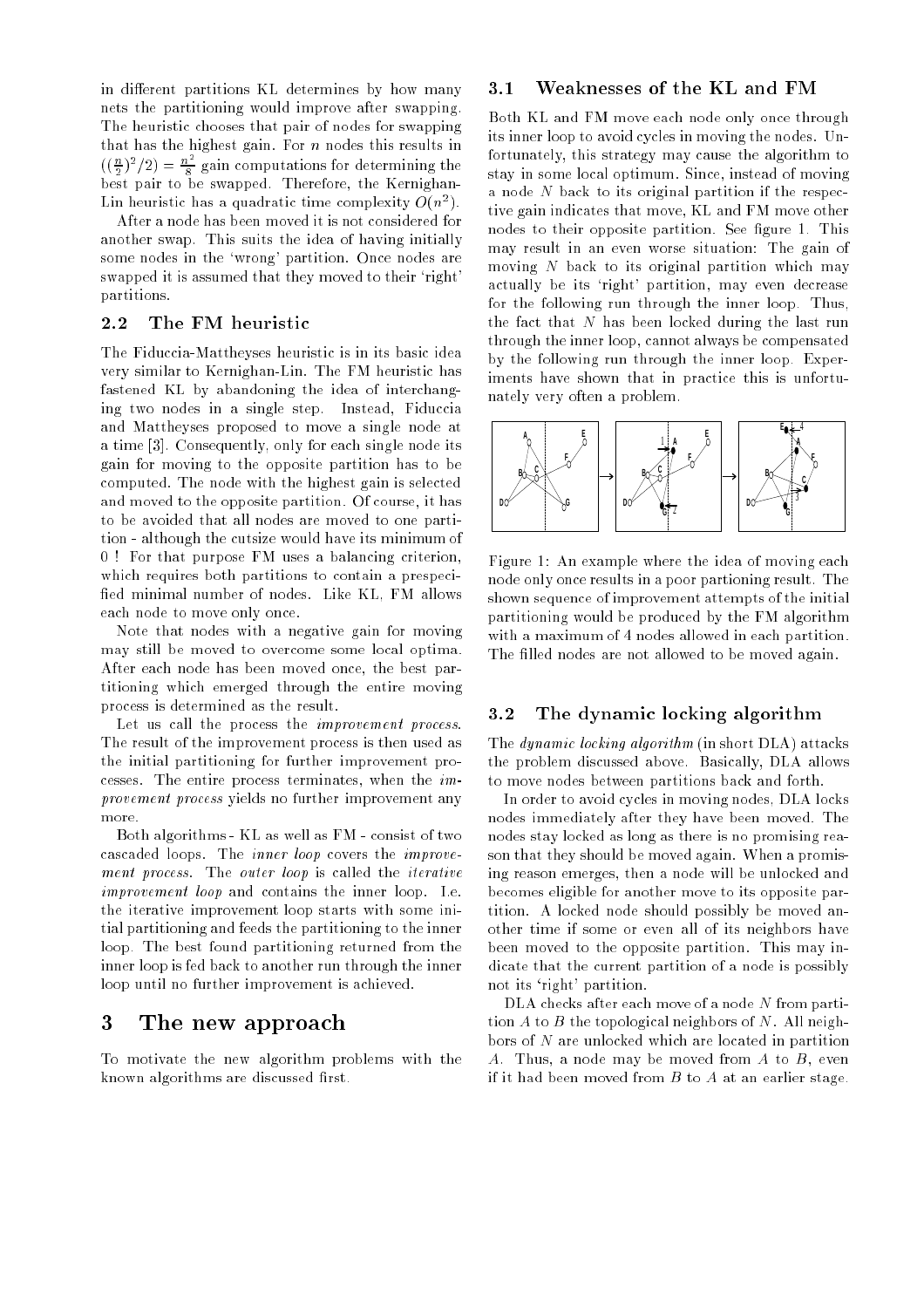Figure 2 shows how DLA overcomes the weakness of FM as illustrated in figure 1.



Figure 2: The shown improvement process would be generated by the new dynamic locking algorithm. (Only the unfilled nodes are allowed to be moved.) This would solve the problem of FM as shown in the previous figure. For this simple hypergraph the KL algorithm would solve the problem as well by choosing the best pair of nodes in opposite partitions for swapping. But the KL strategy does not suffice for the general case.

DLA avoids an infinite moving of nodes by imposing a maximum number of moves per node. Experiments have shown that a maximum number of about 10 appears to be a good balance between achieving a near optimal solution and having short runtimes of the algorithm.

Figure 3 shows the skeleton of the dynamic locking algorithm in pseudo code. In order to implement this strategy efficiently each node has a 'lock'-flag associated as well as a counter of the number of moves performed so far. The 'lock'-flag is maintained in the procedure `delock all eligible nodes' in the pseudo code of figure 3. Like the Fiduccia-Mattheyses algorithm, DLA takes the best solution of one run through its inner loop as the initial partitioning for the next run through the inner loop. The entire process is tried a few times with different randomly generated initial partitionings.

## 4 Empirical comparison

The new *Dynamic Locking Algorithm* has been implemented in C and experimentally compared to a C implementation of the Fiduccia & Mattheyses [3] algorithm. FM has been chosen for comparison because it is known to be much faster than KL and still achieves usually results which are not much worse than the results by KL. The netlists used for the performance comparisons of DLA and FM contained between 250 and 10,000 nodes. The number of nets were the same as the number of nodes in each case. Each net had between 2 and n pins. n varied between 2 and 10. The number of nodes per net has been equally distributed

| /* begin of <i>iterative improvement loop</i> $^*/$    |
|--------------------------------------------------------|
| do                                                     |
| /* begin of <i>inner loop</i> $*/$                     |
| while admissable move is available do                  |
| $determine\_admissable\_node\_with\_highest\_gain$ n   |
| move_node <i>n</i> from $p_1$ to $p_2$                 |
| $lock\_node$ n                                         |
| delock all neighbors of <i>n</i> in $p_1$              |
| update_all_gains                                       |
| $if$ (current_cutsize $\langle$ local_best_cutsize)    |
| save_current_partitioning_as_local_best_partitioning   |
| endif                                                  |
| endwhile                                               |
| /* end of <i>inner</i> loop $^*/$                      |
| $if (local_best_cutsize < bestloop_cutsize)$           |
| save_local_best_partitioning_as_best_loop_partitioning |
| $_{\rm endif}$                                         |
| while (best_loop_partition_has_been_improved)          |
|                                                        |

Figure 3: The new Dynamic Locking Algorithm in pseudo code.

/\* end of iterative improvement loop \*/

between 2 and  $n$ . All nodes had the same probability to be connected by a particular net.

In the experimental comparisons DLA achieved up to 35% reduced cutsizes compared to FM for similar runtimes. In the following figures some of the obtained results are plotted. Figure 4 shows the results for hypergraphs with 1,000 nodes. The following figures 5 and 6 show the results for hypergraphs with 10,000 nodes. The cutsize comparisons in the figures have been done on a basis where the consumed runtimes of the two algorithms were kept comparable. I.e. since DLA moves each node up to 10 times back and forth it is to be expected that the overall running time for improving one initial random partitioning takes roughly 10 times as long as FM which moves each node only once (left diagram of figure 5). Interestingly, the relative performance improvement of DLA compared to



Figure 4: Left: Obtained partitionings for 1,000 nodes and 2 nodes per net. DLA achieved a 30-35% better result than FM. Right: Obtained partitionings for 1,000 nodes and up to 5 nodes per net. DLA achieved a 10-15% better result than FM.